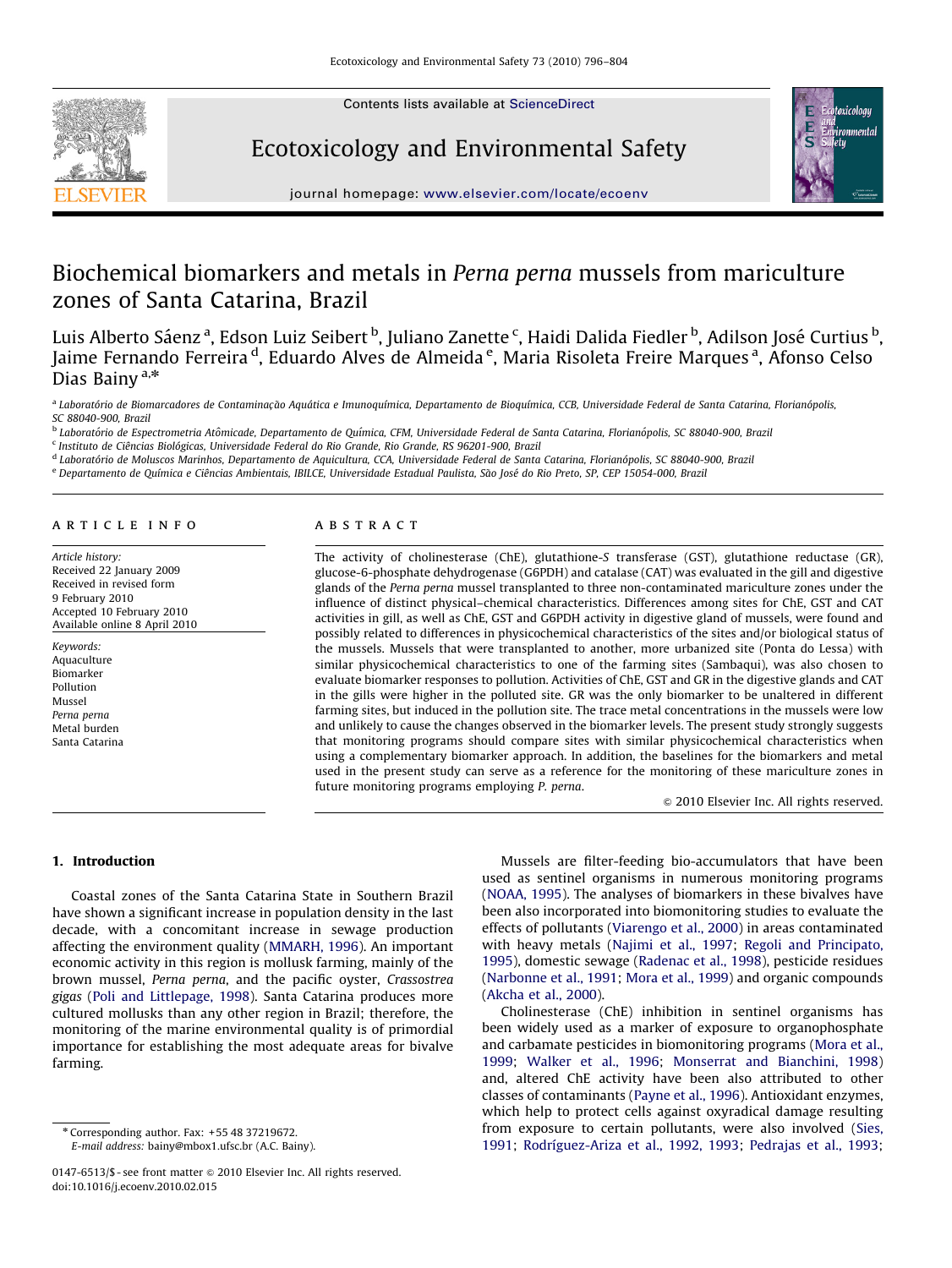<span id="page-1-0"></span>López-Barea, 1995; [Bainy et al., 1996](#page-6-0)). Some transition metals and numerous aromatic compounds can generate reactive oxygen species (ROS) through redox cycling mechanisms [\(Garcia-Alfonso](#page-7-0) [et al., 1995, 1996\)](#page-7-0). Poorly coupled metabolism of polycyclic aromatic hydrocarbons (PAHs) and polychlorinated biphenyls (PCBs) can also result in ROS ([Bainy et al., 1996](#page-6-0)). Glutathione-S transferase (GST) conjugates different electrophilic compounds with tripeptide glutathione during phase II of biotransformation reactions, enhancing the polarity of these compounds in order to enable their excretion, and have frequently been used as an indicator of increased phase II reactions in contaminant-exposed animals [\(Dauterman, 1994](#page-7-0); Martínez-Lara et al., 1996; [Lenartova](#page-7-0) [et al., 1996](#page-7-0); García-Alfonso et al., 1998). The antioxidant enzymes superoxide dismutase (SOD), catalase (CAT), glutathione peroxidase (GPx), along with ancillary enzymes, glucose-6-phosphate dehydrogenase (G6PDH) and glutathione reductase (GR) and conjugating enzymes, help to protect organisms from oxidative stress induced by exposure to contaminants in the environment ([Akcha et al., 2000;](#page-6-0) [Walker et al., 1996;](#page-8-0) [Sies, 1991](#page-8-0); [Dauterman,](#page-7-0) [1994\)](#page-7-0).

Despite the enormous array of data available on the levels of contaminants in mollusks around the world, there is little information about contaminants and/or biochemical responses in bivalves on the Brazilian coast. We previously found changes in GST activity in the digestive gland of P. perna transplanted to a site contaminated by domestic sewage and associated with a heavy rainfall period [\(Bainy et al., 2000](#page-6-0)). After one year of exposure, the levels of DNA damage increased as well ([Almeida et al., 2003\)](#page-6-0).

In this study, we evaluated the enzymatic biomarkers ChE, GST, GR, G6PDH and CAT in two important detoxification organs (the gill and the digestive gland) of P. perna mussels transplanted to three farming sites with different physicochemical characteristics. Mussels were also transplanted to a fourth site located in the same section of the bay as one of these mariculture sites, with similar physicochemical characteristics, but contaminated by urban sewage discharge. The first goal of this study was to evaluate which biomarker/organ combination is not erratic in mariculture sites, but instead altered by pollution. The second goal of this study was to show the levels of the metals As, Pb, Cr, Cd, Sn, V, Cu, Hg, Se, Hg, Ni, Zn and Ag in water and mussels kept in these four sites [\(Curtius et al., 2003\)](#page-7-0). The results generated here can serve as reference for future monitoring studies in this mariculture/urban zone located along the central shore of Santa Catarina, as well as for biomarker studies in other regions of the world.

#### 2. Materials and methods

#### 2.1. Experimental design and sampling

The brown mussels, P. perna (30–40 mm), were collected at the Sambaqui Beach mariculture site (SAM), located in the North Bay of Florianópolis, SC, Brazil (27°28'30"S; 48°33'40"W; Fig. 1), close to the Mollusk Marine Laboratory (LMM, CCA, Federal University of Santa Catarina, UFSC). One group of mussels was kept at this farming site in a long line system, while other groups were transplanted to two other economically important farming zones of Santa Catarina State in the South Bay of Florianópolis (Ribeirão da Ilha Beach—RIB), approximately 15 miles away from SAM, and outside the Florianopolis Bays (Pinheira Beach—PIN), approximately 30 miles away from SAM.

A fourth group was transplanted to Ponta do Lessa (PL), a contaminated site which constantly receives untreated domestic sewage discharge from the city of Florianópolis (SC, Brazil). This area is frequently monitored by the Fundação do Meio Ambiente (FATMA: The Environmental Foundation), and the contamination is confirmed by much higher fecal coliform levels in the seawater compared to mariculture sites in Santa Catarina ([Almeida et al., 2003\)](#page-6-0). This contaminated site possesses physicochemical characteristics similar to SAM, since is located in the same region in the North Bay of Florianopolis, approximately 6 miles away from SAM. Based on this information, PL was considered a contaminated site, and SAM was considered a reference site for biomarker comparison using mussels.



Fig. 1. Map of Santa Catarina Island showing the farming sites Pinheira Beach (PIN), Ribeirão da Ilha Beach (RIB) and Sambaqui Beach (SAM), and the contaminated site, Ponta do Lessa (PL).

After six months in the four sites (November/1999 to April/2000), twenty mussels from each site were collected (size 70–120 mm) in order to measure the biochemical parameters, and thirteen mussels were collected in order to analyze the levels of trace elements. Temperature, pH, turbidity and chlorophyll-a levels in the water were determined at the three farming sites (but not in PL) using standard methods [\(Strickland and Parsons, 1972;](#page-8-0) [Lorenzen, 1967;](#page-7-0) [Littlepage,](#page-7-0) [1998\)](#page-7-0).

#### 2.2. Biological parameters of mussels

After collection, shell length, soft tissue weight and gonad maturation stages (GMS) were recorded for each mussel. Mussels of both sexes were sampled in similar proportion for each site (50% male and 50% female). GMS was identified macroscopically following [Lunetta \(1969\),](#page-7-0) and were found to be at IIIA for the full ripe or spawning gonads, IIIB for completely regressed gonads and IIIC for partially ripe gonads at the early gametogenic stage. The gill and digestive glands were excised from the mussels, immediately frozen in liquid nitrogen, and stored at  $-85$  °C for subsequent biochemical analysis.

#### 2.3. Homogenization and centrifugation of the samples

Mussel organs were homogenized (1:4 w/v) in a 20 mM Tris–HCl buffer containing 1 mM EDTA, 0.5 M sucrose, 1 mM DTT, 0.1 M PMSF, 0.15 M KCl pH 7.6, and using a Tissue Tearor (Biospec Prod. Inc.). The homogenate was divided in two parts: 1 ml was centrifuged at 9000g for 30 min at 4  $\degree$ C before measuring the ChE activity in the supernatant [\(Najimi et al., 1997\)](#page-7-0). The remaining homogenate was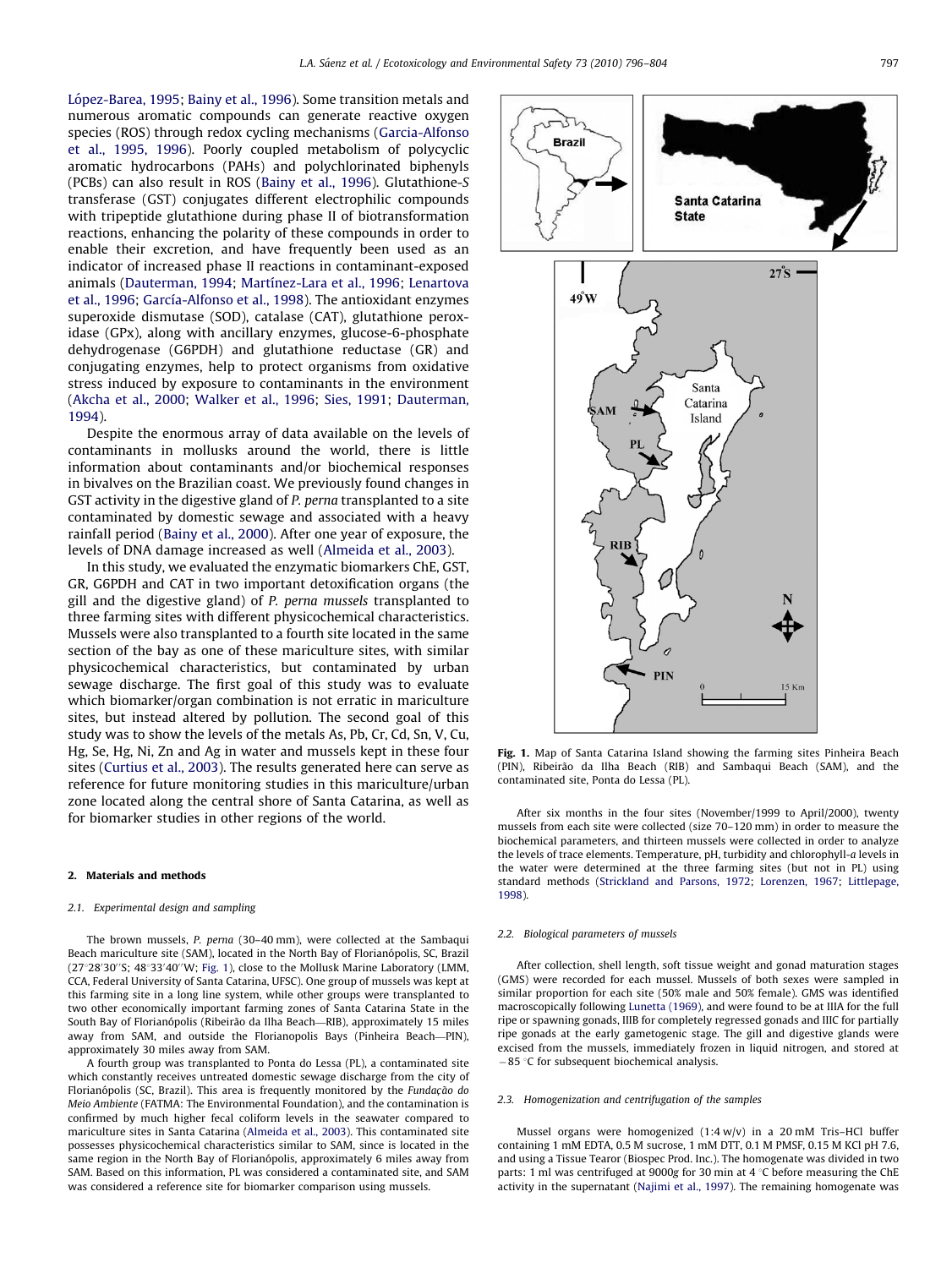<span id="page-2-0"></span>centrifuged at 10,000g for 20 min and the supernatant centrifuged at 38,000g for 70 min at  $4^{\circ}$ C, and GST, G6PDH, CAT and GR activities were measured in the cytosolic supernatant.

#### 2.4. Enzyme activity and protein content

ChE activity in the gills and digestive glands were measured following [Ellman](#page-7-0) [et al. \(1961\)](#page-7-0), and using 0.3 mM acetylthiocholine in the assay. The increase in the rate of absorbance per minute was recorded at 412 nm, 25  $\degree$ C, using an Ultrospec 3000 spectrophotometer (Pharmacia). The results are expressed in nmol of 5-thio-2-nitro-benzoic acid (NTB) produced per minute per milligram of protein. GST activity was measured following the method of [Keen et al. \(1976\)](#page-7-0), modified for P. perna by [Medeiros \(2000\)](#page-7-0), and using 2 mM 1-chloro,2,4 dinitrobenzene (CDNB) and 2 mM reduced glutathione (GSH), pH 7.0, which showed to be the best GST assay conditions for these tissues in this species. Absorbance change rate was recorded at 340 nm, 30 °C for 2 min. GST activity is expressed in  $\mu$ mol of 2.4 dinitrophenyl glutathione produced per minute per milligram of protein. CAT activity was quantified following [Aebi's method \(1984\)](#page-6-0), which measures the  $H_2O_2$ decomposition per minute at 240 nm. The results are expressed in units per milligram of protein. One unit of CAT is defined as the amount of enzyme able to decompose 1  $\mu$ mol of  $H_2O_2$  per minute. GR activity was evaluated using the protocol of [Sies et al. \(1979\)](#page-8-0), and measured the NADPH oxidation per minute at 30 °C at 340 nm. The results are expressed in milliunits (mU) of GR per milligram of protein, where one GR unit is the amount of enzyme able to oxidize  $1 \mu$ mol of NADPH per minute. The activity of G6PDH was calculated following [Glock and](#page-7-0) [Mclean \(1953\),](#page-7-0) by recording the NADP<sup>+</sup> reduction at 340 nm at 30 °C. Activity of G6PDH is expressed in mU of G6PDH per minute per milligram of protein, with one unit of G6PDH equaling the amount of enzyme that reduces 1  $\mu$ mol of NADP<sup>+</sup> per minute. The protein content in the different fractions was evaluated following [Peterson's method \(1977\)](#page-7-0), using BSA as standard.

#### 2.5. Determination of trace elements in the seawater and in the mussels

Seawater samples were filtered at the time of collection through a 0.45  $\mu$ m membrane and acidified for the determination of dissolved elements. The samples were analyzed in an inductively coupled plasma mass spectrometer (ICP-MS, Perkin-Elmer SCIEX) using electrothermal vaporization (ETV) for the direct determination of Cr, V, Ni, Mn, Ag and As ([Pozebon et al., 1998](#page-7-0); [Chapple and](#page-7-0) [Byrne, 1996\)](#page-7-0). For the analysis of Pb, Cd, Hg, Se and Cu, the components were separated using the complexation-adsorption method ([Dressler et al., 1998\)](#page-7-0), with a flow injection (FI) system coupled to the ICP-MS. The accuracy of the methods was tested by the analysis of certified samples from the National Research Council of Canada.

For the determination of trace elements in mussel tissues, bi-distilled  $HNO<sub>3</sub>$ was added to 1.2 g of tissue  $(w/w)$  in a polytetrafluorethylene (PTFE) reactor and digested for 3 h at 110  $\degree$ C. The analysis of total metal and semi-metal content in the mussel tissue solution was performed using ICP-MS [\(Wu et al., 1997](#page-8-0); [O'Connor, 1996](#page-7-0)). The accuracy of the methods was tested using the analysis of a certified oyster tissue sample from the National Institute of Standards and Technology (NIST).

## 2.6. Statistical analysis

The data distribution was tested with a normal probability plot (NPP) using Statistica for Windows 5.1 (Statsoft). Analysis of variance (ANOVA) was performed on the indices measured, followed by a post-hoc comparison of means using Tukey's honest significant difference (HSD) for equal and different sample sizes  $(p<0.05)$ . A correlation matrix was produced using the biochemical data from each specimen (Pearson's coefficient,  $p < 0.05$ ).

## 3. Results

#### 3.1. Physicochemical characterization of farming sites

During the six months of the experiment, only the site located outside the Florianópolis Bay systems and possessing high water circulation (PIN, [Fig. 1](#page-1-0)) showed higher salinity, lower temperature and lower chlorophyll-a contents in the water when compared to RIB and SAM (Table 1). Higher levels of chlorophyll-a contents were found in SAM, which was the site with lower depth and the only one among the mariculture sites to possess predominantly muddy sediment and wind blowing in from the north (Table 1). Although there were some differences between the sites, the

#### Table 1

Physicochemical and other characteristics for the mariculture sites: Pinheira (PIN), Ribeirão (RIB) and Sambaqui (SAM). Chlorophyll  $a$ , salinity, temperature and pH from the surface water (20 cm depth) were measured along the six months ( $n=6$ ) of experiment. Data are presented as mean  $\pm$  standard deviation.

|                            | <b>PIN</b>   | <b>RIB</b>    | <b>SAM</b>    |
|----------------------------|--------------|---------------|---------------|
| Chlor. $a \, (\mu g/L)$    | $1.4 + 0.8$  | $3.9 + 0.5$   | $4.9 + 2.7$   |
| Salinity                   | $35.6 + 0.6$ | $32.6 + 2.0$  | $32.7 + 1.7$  |
| $T(^{\circ}C)$             | $21.9 + 0.6$ | $24.5 + 2.1$  | $24.6 + 1.9$  |
| pH                         | $8.3 + 0.3$  | $8.2 + 0.1$   | $8.2 + 0.1$   |
| Depth $(m)^a$              | $4.0 - 5.0$  | $3.0 - 4.0$   | $2.5 - 3.5$   |
| Circulation <sup>a</sup>   | High         | Intermediated | Intermediated |
| <b>Bottom<sup>a</sup></b>  | Sand         | Sand          | Muddy         |
| Influent Wind <sup>a</sup> | South $(S)$  | South $(S)$   | North (N)     |

<sup>a</sup> Farming site characteristics reported by Ferreira et al. (2006).

salinity, temperature and pH were within the appropriate range for P. perna cultivation.

#### 3.2. Biological characteristics of the mussels

After six months of being maintained in the four sites, mussels from PIN and SAM showed similar length  $(10.9\pm0.5$  and  $10.8\pm0.6$  cm, respectively) and slightly (but significantly,  $p < 0.05$ ) higher values than those for RIB and PL (10.0 + 0.54 and  $7.7+0.7$  cm, respectively). In terms of the reproductive stage, mussels from PIN were predominantly IIIA and IIIB (45% and 40% of total, respectively) while RIB and SAM were mainly IIIB (35% and 45% of total, respectively) and IIIC (60% and 40% of total, respectively). All three stages were found in mussels in PL (30% IIIA, 35% IIIB and 35% IIIC of total).

## 3.3. Biomarkers in the three farming sites

[Fig. 2](#page-3-0) shows the activity of the different enzymes measured in the gills and digestive gland of mussels collected at the farming sites. The levels of ChE and GST activity for gill and digestive glands differed among sites. These differences were made clear by the ChE activity of the lower gills of the mussels in PIN, compared to RIB and SAM, and the differences in the ChE activity of the digestive glands of mussels among the three sites:  $RIB > PIN > SAM$  $(p < 0.05$ , [Fig. 2](#page-3-0)A). The GST activity in the mussels in SAM was compared to that of the mussels in PIN and RIB. Higher levels were found in the gills and digestive glands of the SAM mussels than in those of PIN, and lower GST activity levels were found in SAM mussels when compared to the mussels from RIB ( $p < 0.005$ , [Fig. 2](#page-3-0)B). G6PDH digestive gland differences in biomarker levels among farming sites were also found through lower levels in SAM ([Fig. 2](#page-3-0)D). Another difference found was that CAT levels in the gills were higher in PIN than they were in RIB [\(Fig. 2E](#page-3-0)). The activity of G6PDH in the gills, CAT in the digestive glands and GR in both organs were similar among the three sites ( $p > 0.05$ ).

Significant correlations with biomarkers in individual mussels (including mussel from the PL site) were found between the activity of G6PDH and GST in the gills  $(r=0.39, n=34)$  and the digestive glands ( $r=0.34$ ,  $n=40$ ), GST and GR in the gills ( $r=0.48$ ,  $n=34$ ) and the digestive glands ( $r=0.79$ ,  $n=38$ ) and GR and G6PDH in the gills ( $r=0.47$ ,  $n=35$ ) and the digestive glands  $(r=0.40, n=38)$  (data not shown).

## 3.4. Biomarkers at the contaminated site

Mussels maintained in the urban sewage contaminated site PL showed higher ChE ( $\sim$ 150%), GST ( $\sim$ 100%) and GR ( $\sim$ 50%) activity in the digestive glands, and higher CAT ( $\sim$ 50%) activity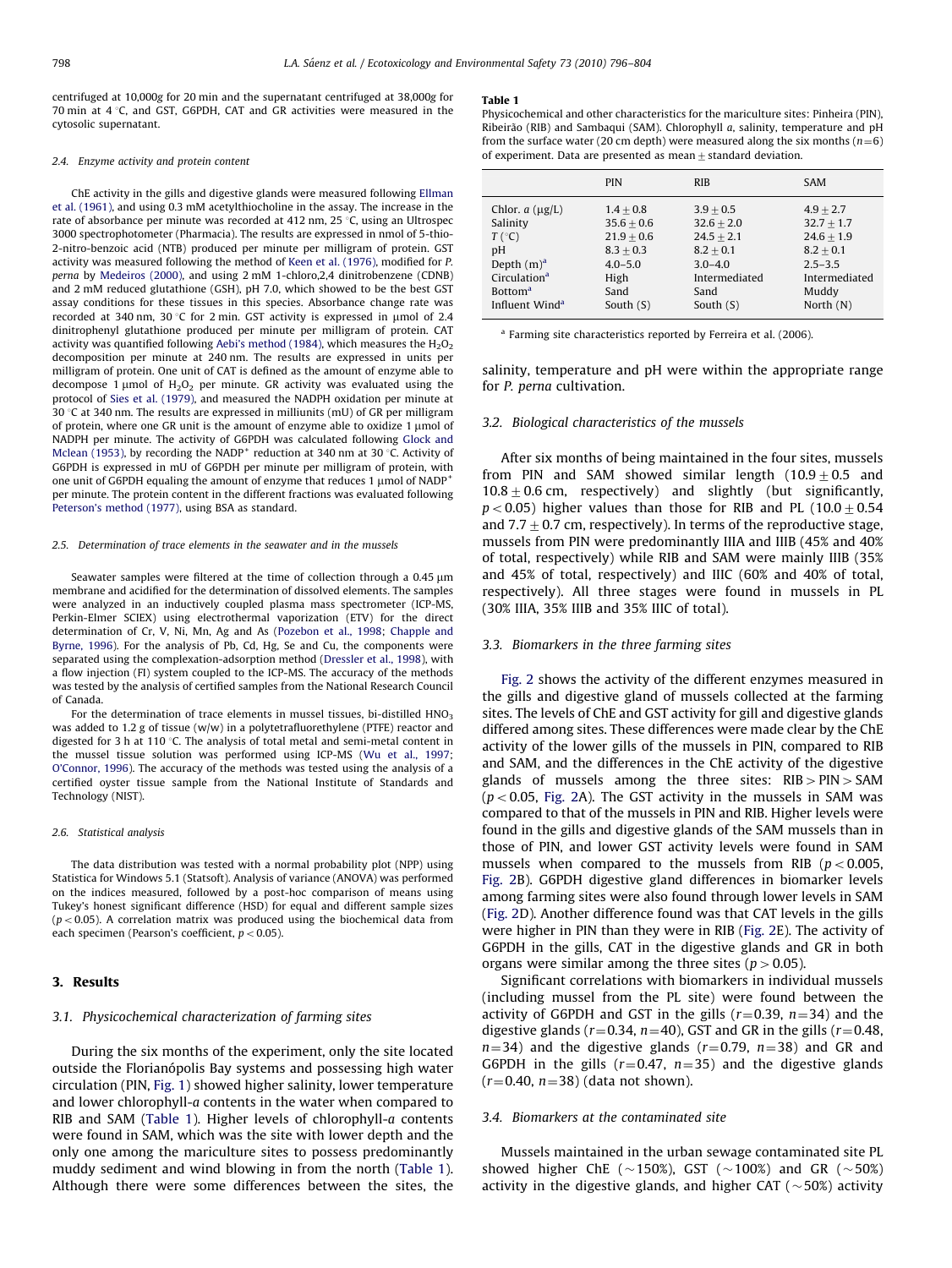<span id="page-3-0"></span>

Fig. 2. Acethylcolinesterase (ChE) (A), glutathione-S transferase (GST) (B), glutathione reductase (GR) (C), glucose-6-phosphate dehydrogenase (G6PDH) (D) and catalase (CAT) (E) enzyme activity in the gills and digestive glands (dig gd) of Perna perna mussels kept at three farming sites with different physicochemical characteristics in Florianópolis, SC, Brazil for six months. Equal sign letters indicate that there was no difference among sites for a given organ (ANOVA, Tukey HSD,  $p < 0.05$ ).



Fig. 3. Acethylcolinesterase (ChE), glutathione-S transferase (GST), glutathione reductase (GR), glucose-6-phosphate dehydrogenase (G6PDH) and catalase (CAT) enzyme activity in the gills and digestive glands (dig gd) of Perna perna mussels kept for six months in a reference site (Sambaqui Beach) and a urban sewage contaminated site (Ponta do Lessa), both located in the North Bay of Florianópolis, SC, Brazil. An asterisk (\*) indicates a significant difference between sites for a given organ (ANOVA, T-student test,  $p < 0.05$ ). A pound sign (#) indicates a significant difference between organs (gills and digestive glands) from the Sambaqui Beach reference site.

when compared to the reference site that was also located in Florianópolis, SC, North Bay SAM ( $p < 0.05$ , Fig. 3). The G6PDH activity in both organs was similar between polluted and reference sites ( $p > 0.05$ ). When we compared polluted and reference sites, an absence of differences between the sites in terms of activity of ChE, GST and GR in the gills and CAT in the digestive glands coincided with high basal levels in these organs for the enzyme activities (differences between the levels in the gills and digestive glands in mussels from SAM were proven using the T-student test,  $p < 0.05$ , Fig. 3).

## 3.5. Trace element concentration in the seawater and in the mussels

The levels of dissolved trace elements in water from all sites were below the allowed limits, according to the Brazilian legislation for marine waters ([CONAMA, 1986](#page-7-0); [Dressler et al.,](#page-7-0) [1998\)](#page-7-0) (Table 2). As, Pb, Se and Cd contents were similar at the

### Table 2

Level of trace elements in water from three farming sites (Pinheira Beach—PIN; Ribeirao Beach ~ —RIB and Sambaqui Beach—SAM) and one polluted site (Ponta do Lessa Beach—PL).

| Metal          | <b>PIN</b>     | <b>RIB</b>     | PL             | <b>SAM</b>     | <b>CONAMA</b> <sup>a</sup> |
|----------------|----------------|----------------|----------------|----------------|----------------------------|
| As             | $1.77 + 0.09$  | $1.63 + 0.10$  | $1.51 + 0.06$  | $1.75 + 0.60$  | 50                         |
| P <sub>b</sub> | $0.13 + 0.04$  | $0.15 + 0.04$  | $0.15 + 0.01$  | $0.10 + 0.02$  | 10                         |
| Cr             | $2.47 + 0.4$   | $2.09 + 0.61$  | $6.97 + 0.8$   | $2.55 + 0.37$  | 50                         |
| C <sub>d</sub> | $0.02 + 0.004$ | $0.03 + 0.001$ | $0.04 + 0.008$ | $0.03 + 0.006$ | 5                          |
| V              | $0.53 + 0.03$  | $0.69 + 0.01$  | $0.41 + 0.03$  | $0.59 + 0.07$  | $\equiv$                   |
| Cu             | $<$ LD         | $0.42 + 0.6$   | $<$ LD         | $<$ LD         | 50                         |
| Se.            | $0.22 + 0.01$  | $0.23 + 0.01$  | $0.18 + 0.01$  | $0.21 + 0.01$  | 10                         |
| Ni             | $<$ LD         | $<$ LD         | $1.32 + 0.06$  | $<$ LD         | 100                        |
| Mn             | $0.98 + 0.03$  | $1.17 + 0.11$  | $1.16 + 0.06$  | $1.46 + 0.21$  | 100                        |

Data expressed as  $\mu$ g L<sup>-1</sup> of seawater.

<sup>a</sup> Allowed limits for dissolved trace metals from saline waters Class V, according to the present Brazilian legislation ( $\mu$ g L<sup>-1</sup>). Article 8, Resolution CONAMA number 20, from June 18, 1986.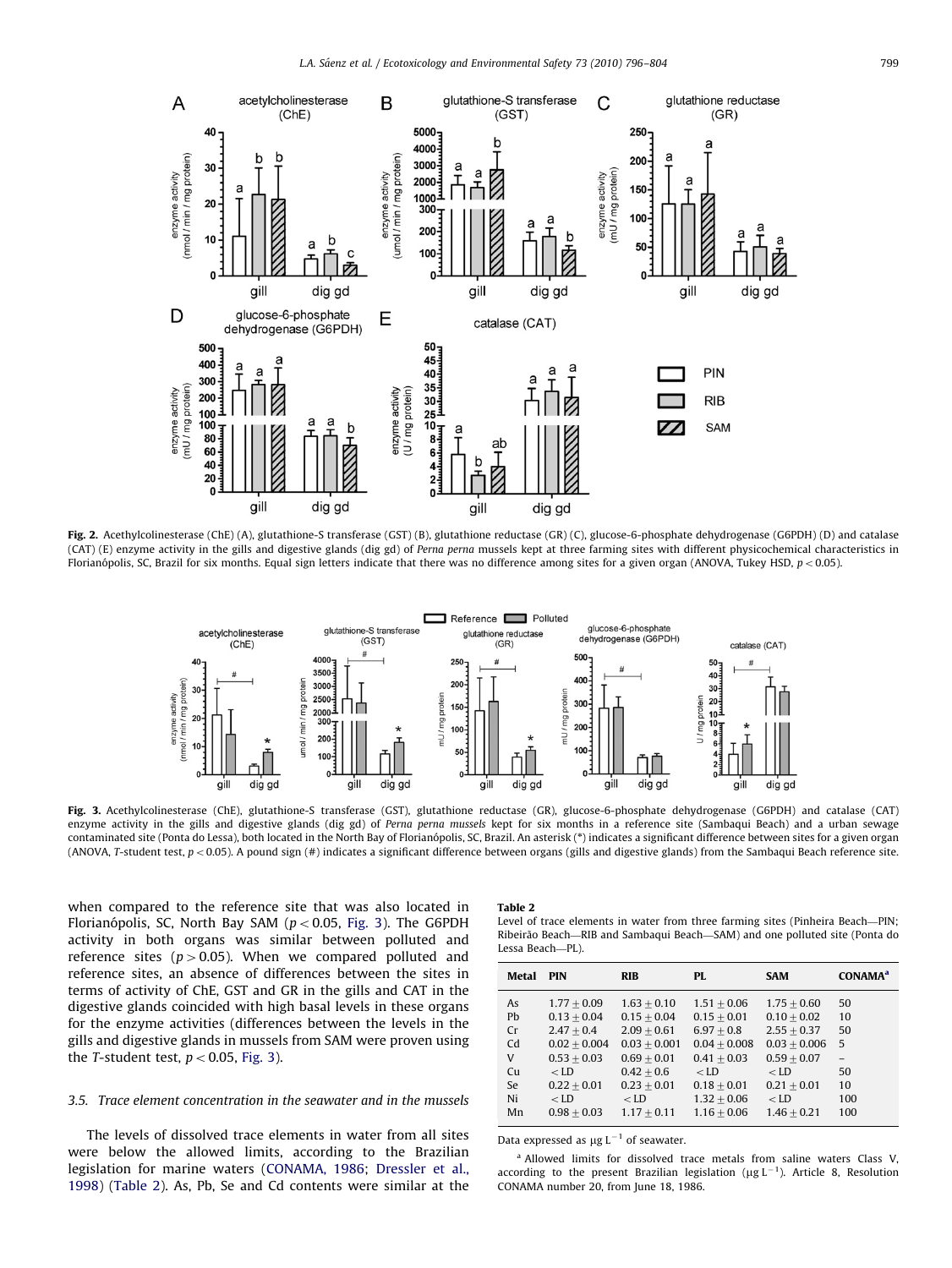## Table 3

Level of trace elements in mussel Perna perna kept in three farming sites (Pinheira Beach—PIN; Ribeirão Beach—RIB and Sambaqui Beach—SAM) and one polluted site (Ponta do Lessa Beach—PL).

| Metal                                                               | <b>PIN</b>                                                                                                                                                                                                                                                                            | <b>RIB</b>                                                                                                                                                                                                                                                                       | PL                                                                                                                                                                                                                                                                                 | <b>SAM</b>                                                                                                                                                                                                                                                                                 | $BG*$                                                                              | $ES*$                                                                         | $HK^*$                                                                                                                                              |
|---------------------------------------------------------------------|---------------------------------------------------------------------------------------------------------------------------------------------------------------------------------------------------------------------------------------------------------------------------------------|----------------------------------------------------------------------------------------------------------------------------------------------------------------------------------------------------------------------------------------------------------------------------------|------------------------------------------------------------------------------------------------------------------------------------------------------------------------------------------------------------------------------------------------------------------------------------|--------------------------------------------------------------------------------------------------------------------------------------------------------------------------------------------------------------------------------------------------------------------------------------------|------------------------------------------------------------------------------------|-------------------------------------------------------------------------------|-----------------------------------------------------------------------------------------------------------------------------------------------------|
| As<br>Pb<br>Cr<br>Cd<br>Sn<br>V<br>Cu<br>Se<br>Hg<br>Ni<br>Zn<br>Ag | $13.75 + 3.28a$<br>$0.24 + 0.09$ <sup>a</sup><br>$0.88 + 0.18$ <sup>a</sup><br>$0.48 + 0.09$ <sup>a</sup><br>$0.02 + 0.01$ <sup>a</sup><br>$7.75 + 2.86^a$<br>$4.52 + 1.22^a$<br>$1.69 + 0.44$ <sup>a</sup><br>nd<br>$2.87 + 1.58$ <sup>a</sup><br>$51.9 + 20.9^a$<br>$0.34 + 0.22^a$ | $15.24 + 3.13a$<br>$0.44 + 0.21^{a,b}$<br>$0.63 \pm 0.17^{\rm b}$<br>$0.87 + 0.20b$<br>$0.03 \pm 0.01^{\rm a,b}$<br>$10.93 \pm 5.10^{a,b}$<br>$5.27 + 1.97$ <sup>a</sup><br>$1.88\pm0.48^{\rm a,b}$<br>nd<br>$6.75 + 2.70^{\rm b}$<br>$81.1 + 29.6^{\rm b}$<br>$2.01 \pm 1.64^b$ | $13.19 + 3.34^a$<br>$0.53 + 0.14^b$<br>$0.86 + 0.21$ <sup>a</sup><br>$0.66 + 0.15^a$<br>$0.03 \pm 0.02$ <sup>a,b</sup><br>$3.61 + 0.77^c$<br>$6.08 + 1.18$ <sup>a</sup><br>$2.19 + 0.70$ <sup>a,b</sup><br>nd<br>$8.49 + 2.99^{\rm b}$<br>$90.5 + 24.4^b$<br>$1.88 + 0.61^{\rm b}$ | $12.35 + 4.24$ <sup>a</sup><br>$0.47 + 0.42^{\text{a},\text{b}}$<br>$1.10 + 0.15^a$<br>$0.64 + 0.23$ <sup>a</sup><br>$0.03 + 0.02^b$<br>$1.86 + 0.48^c$<br>$5.29 + 2.22^a$<br>$2.32 + 0.72^b$<br>$0.03 + 0.01$<br>$6.40 + 2.92^{\rm b}$<br>$68.3 + 19.70^{a,b}$<br>$1.63 \pm 0.50^{\rm b}$ | $4.21 - 5.09$<br>$-$<br>$-$<br>$-$<br>6.86-11.4<br>$-$<br>$5.14 - 8.27$<br>119-497 | $0.06 - 0.85$<br>$-$<br>$0.05 - 0.90$<br>$-$<br>$3.4 - 7.2$<br>$85.1 - 185.9$ | $1.0 - 17.8$<br>$0.93 - 20.93$<br>$0.41 - 4.10$<br>$-$<br>8.34-42.02<br>$\overline{\phantom{0}}$<br>$2.82 - 25.32$<br>$\overline{\phantom{0}}$<br>- |

nd—under the method detection limit.

\* represents levels of trace metals obtained in the literature for Perna perna from the Brazilian coastal areas Baía de Guanabara (BG; [Rezende and Lacerda, 1986\)](#page-8-0), Espírito Santo (ES; [Furley and Oliveira Filho, 2000\)](#page-7-0) and for Perna viridis from Hong Kong coast (HK; [Chiu et al., 2000](#page-7-0)) Equal superscripted letters signs indicate that there was no difference among sites for a given trace element.

different sites. However, the levels of Cr and Ni were significantly higher at the PL, which suggests contamination at the site. Higher levels of V, Cu and Hg were detected at RIB, and higher levels of Mn were detected at SAM.

Different levels of trace elements were found in the mussels from the different sites (Table 3). Organisms from PIN showed lower levels of Ni, Zn and Ag than the organisms from the other sites located in the Florianópolis Bays. Mussels from PIN and RIB had higher levels of V than mussels kept in sites located at the Florianópolis North Bay PL and at SAM. When compared to other sites, Cr at RIB was lower, and Cd at RIB was higher. The contaminated site, PL, did not show any increased levels in metal contents when compared to SAM and RIB.

## 4. Discussion

Differences in some enzymatic biomarkers were found in gills and/or digestive glands of P. perna mussels transplanted to three farming zones. During the experiment, the farming zones were monitored for pollution using microbiological monitoring (e.g. fecal and total coliforms measurement, data not shown) and the analysis of trace elements in water, in which we recorded very low levels. Although the levels of trace elements in the water were below the limits set by Brazilian legislation, and although the levels measured in the mussels were in accordance with previous studies reported in the literature, some discrepancies were found between levels in the water and in mussels from different sites. However, no correlation was observed between the levels of trace elements found in water and the levels found in mussels. When we compared the levels of trace elements in the mussels and water between the different sites, some trace element levels were higher in the tissues of animals from sites at which the levels of the same element were not higher in the water (that is to say, the level was high in the specimen, but not in the water surrounding it), which suggests that the physicochemical parameters may also interfere with the rate of trace element uptake by mussels.

Low levels of microbiological markers and metals and the absence of important industrial or agricultural activities around the site led us to presume that the farming sites were not contaminated, or at least, that low contaminant levels were not high enough to cause enzymatic biomarker changes in the mussels during the six months of experiment.

We considered reasons other than pollution that could be involved in the enzymatic biomarker changes found in the farming sites, and identified the organ/biomarker combination that is unchanged in those sites. In addition, the enzymatic biomarker levels in mussels transplanted to an urban sewage contaminated site (Ponta do Lessa—PL) were also evaluated, and suggested important biomarker responses related to aquatic pollution.

#### 4.1. Biomarker levels in farming sites

Both organs analyzed in the mussels showed differences in the activity of ChE and GST between the farming sites. ChE and GST enzymes have been extensively employed as biomarkers in coastal monitoring programs, but the prediction of baseline levels at reference sites is difficult, and the possible alteration by factors other than pollution (e.g. environmental and biological) has been a matter of concern in field studies [\(Najimi et al., 1997;](#page-7-0) [Bend and](#page-6-0) [James, 1978](#page-6-0); [Fisher et al., 2000\)](#page-7-0).

ChE activity in the gills was lower in mussels kept at PIN, compared to RIB and SAM farming sites. Mussels from PIN showed slight biological differences, such as differences in sexual stage and shell size. Previous studies have also shown seasonal variation for ChE activity in aquatic organisms, which could be related to the reproductive cycle [\(Najimi et al., 1997](#page-7-0)). In mussels from Agadir Bay, the maximal and minimal ChE activities coincided with spawning or sexual rest, depending on the species of mussel in the study ([Id-Halla et al., 1994\)](#page-7-0). [Najimi et al. \(1997\)](#page-7-0) suggests that these variations are related to different levels of cholinergic system activation during the reproductive cycle. In this study, mussels with empty gonad follicles (IIIB stage) exhibit the most ChE activity: higher than in specimens in the IIIA and IIIC stages (data not published). The low ChE activity observed in the mussels' gills at PIN may be associated with the higher frequency of animals in the IIIA and IIIC stages observed at this site (data not shown), and is not necessarily due to the presence of anticholinesterase compounds. The influence of environmental parameters that alter the ChE activity levels also have been pointed out by some authors ([Radenac et al., 1998;](#page-7-0) [Wu et al., 1997\)](#page-8-0), and could not be ignored as a possible cause of the low levels of ChE activity observed at the PIN site.

With respect to bivalve size, higher ChE activity in the larger specimens of mussels Mytilus edulis in their first year of growth (1–4 cm) was found, and probably associated with nervous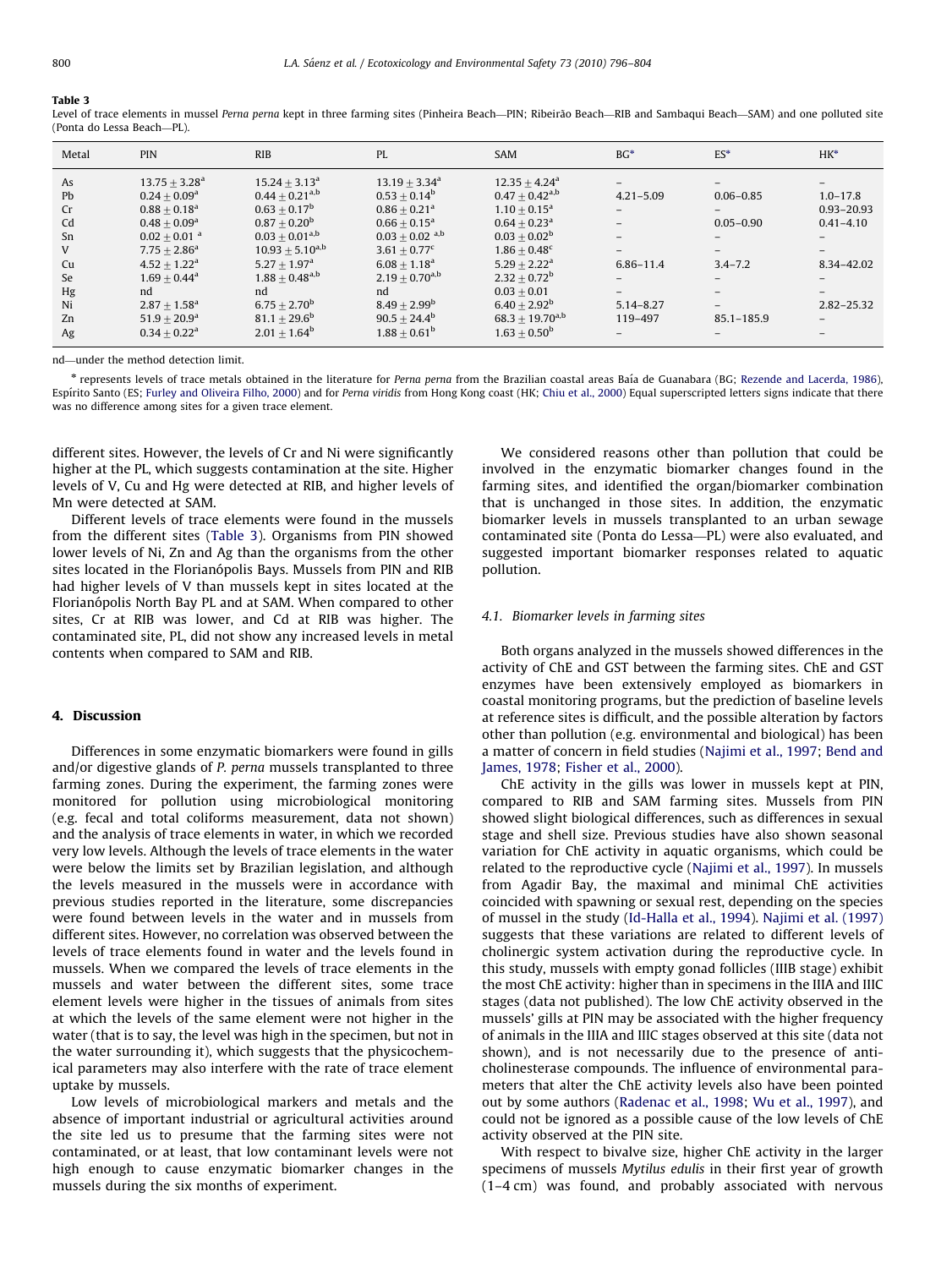system development during this period [\(Radenac et al., 1998\)](#page-7-0). An inverse relationship between the ChE activity and length is observed in fish [\(Burgeot et al., 1996\)](#page-7-0). However, in the present study, physicochemical characteristics were also observed at PIN (e.g. high circulation, depth and salinity but low food availability and temperature), which may represent important factors guiding the differences in the activity of ChE observed in this site. Regarding the digestive gland, ChE activity was different at the three sites, with lower levels in SAM (which is located in the North Bay of the city of Florianópolis), and higher levels in RIB (which is located in the South Bay). Environmental conditions and variability in organ responses have been reported as important factors involved in ChE responses ([Radenac et al., 1998;](#page-7-0) [Wu et al.,](#page-8-0) [1997\)](#page-8-0).

It should be noted that recent studied have reported that protease inhibitors, such as PMSF added to sample buffers in relative concentrations, may be able to inhibit ChEs in some organisms (Vioque-Fernández et al., 2007). Because this inhibitor was used to prepare the protein extracts of mussels used in this study, it is possible that this compound would be interfering with correct attribution of ChE activity. Further studies should be done avoiding the use of PMSF in sample extracts in order to better clarify this aspect. GST activity in the gills was higher in the mussels from SAM than in the mussels from the other farming sites, and GST activity in the digestive glands was lower. Higher levels of chlorophyll [\(Table 1](#page-2-0)) and turbidity ([Ferreira et al., 2006\)](#page-7-0) were found at this site, which suggests greater primary biomass productivity, and which could also indicate more food availability for the mussels at this site. It has been shown that food availability can account for changes in GST and CAT activities ([Bocchetti and Regoli, 2006](#page-6-0)). Moreover, it is also possible that compounds present in water might influence this enzyme activity in an organ-specific manner. In fact, a negative correlation was observed between Se content in water and the activities of G6PDH and GR (data not shown). Decreases in these enzymes can cause a decrease in GSH, which leads to decreases in GST activity.

G6PDH activity in the mussels' digestive glands was also lower in SAM than in other sites. A statistically significant correlation was found between the GST and G6PDH activities in both organs. The results are consistent with the idea that G6PDH, together with GR, is involved in the maintenance of GSH levels, which, in turn, is used as substrate by GST [\(Sies, 1991;](#page-8-0) [Reed, 1986](#page-8-0); [Keen](#page-7-0) [et al., 1976](#page-7-0)).

Similar enzymatic activity (levels of GR in both organs, levels of G6PDH in the gills, and levels of CAT activity in the digestive glands) was found at the different sites, even when we considered the differences reported in the biological statuses of the mussels and the physicochemical characteristics of the farming sites. GR is involved in the maintenance of GSH levels, and since GSH have multiple roles in the cell, the absence of differences for this enzyme could be associated with the need to keep the GSH homeostasis in the cells. In addition, GR activity was positively correlated to GST and G6PDH activity in both organs, denoting the importance of the coordinated regulation of those enzymes in order to maintain the equilibrium between the cellular GSH/GSSG levels.

## 4.2. Biomarker changes at the contaminated site

The present study shows a markedly higher ChE activity in the digestive glands of mussels that were maintained at a sewage contaminated site (PL) for six months when compared to animals maintained at a reference site (SAM) for the same period. There is evidence in the literature supporting the existence of stimulatory effects in ChE activity by exposure to contaminants, such as lindane, Al, toluene, vinyl chloride and the organophosphate ethylparathion in rats ([Bainy et al., 2006](#page-6-0)), as well as metals in fish ([Jebali et al., 2006](#page-7-0)). However, this ChE increase is not like the well reported adverse effects caused by organophosphates and carbamate pesticides in vertebrates, which include the dosedependent inhibition of ChE activity by such compounds [\(Carlock](#page-7-0) [et al., 1999\)](#page-7-0). ChE inhibition in fish has been also attributed to exposure to a wide range of contaminants, such as metals, pulp mill effluents, domestic sewage and PAHs ([Payne et al., 1996](#page-7-0)).

ChE responses in invertebrates seem to vary according to the taxonomic group, contaminant class and exposure time, among other factors. The insect Pterostichuscupreus cupreus shows a classical vertebrate-like response to the organophosphorous insecticide dimethoate, denoted by ChE inhibition in a dosedependent fashion and decrease in locomotor behavior ([Jensen](#page-7-0) [et al., 1997](#page-7-0)). However, the practical use of ChE as a biomarker in other invertebrates, such mollusks and crustaceans, has run into problems ([Rickwood and Galloway, 2004\)](#page-8-0). For example, no clear ChE inhibition in vivo has been observed in the M. edulis mussel or the Penaeus duorarum shrimp, although ChE activity is strongly inhibited in vitro in similar concentrations of the same anticholinesterase pesticides in both studies (Rickwood and Galloway, 2004). Similarly, no ChE effects were observed in the C. gigas oyster exposed to fenitrothion and phosalone (Bocquené et al., [1995\). Vioque-Fernandes et al. \(2009\)](#page-7-0) observed an increase in ChE activity in the Procambarus clarkii (crustacean) exposed to a low dose of chlorpyrifos after a two-day exposure, followed by inhibition after a seven-day exposure. An increase in ChE activity in low doses of the pesticide chlorfenvinphos was also observed in the M. edulis mussel after a two-day exposure, but not after a four-day exposure (Rickwood and Galloway, 2004), and [Matozzo](#page-7-0) [et al. \(2005\)](#page-7-0) showed increases for the pesticide chlorpyrifos in the Tapes philippinarum clam. Bainy et al. (2006) and [Najimi et al.](#page-7-0) [\(1997\)](#page-7-0) both studied P. Perna mussels exposed to metal. Bainy et al. (2006) found substantial increases in ChE activity in the digestive glands, while [Najimi et al. \(1997\)](#page-7-0) found increases throughout the mussel's entire body.

The higher ChE activity in P. perna from the PL polluted site may have been related to exposure to urban sewage discharge around this area. Possible ChE activator compounds that are commonly found in wastewater include EDCs such 4-nonylphenol (NP), which causes ChE inhibition in fish, planaria and animal cell culture ([Li, 2008a, 2008b; Talorete et al., 2001](#page-7-0)) but which has been shown to cause an increase in ChE in the T. philippinarum clam after a range of tested doses (Matozzo et al., 2005). Nevertheless, the mechanisms involved in mussel ChE activation by contaminants in domestic sewage remain to be clarified. Possible mechanisms include modifications in the enzyme– substrate complex [\(Romani et al., 2003\)](#page-8-0) or interaction with ChE/acetylcholine receptors, leading to acetylcholine accumulation in the synaptic cleft and activation of de novo ChE protein synthesis (Bainy et al., 2006).

Our findings were consistent with other studies, which also showed higher GST activity in organisms from polluted sites when compared to those from reference sites ([Burgeot et al.,](#page-7-0) [1996;](#page-7-0) [Bainy et al., 2000;](#page-6-0) [Lau and Wong, 2003](#page-7-0); [Manduzio et al.,](#page-7-0) [2004\)](#page-7-0). In addition, positive correlations between contaminant body burden and GST activity were also described [\(Cheung](#page-7-0) et al., [2001, 2002;](#page-7-0) [Gowland et al., 2002\)](#page-7-0). Elevated GST activity in P. perna mussels has previously been associated with the higher xenobiotic input produced by intense rainfall [\(Bainy et al., 2000\)](#page-6-0).

In accordance with GST increase in the digestive glands of polluted mussels, GR activity increased as well. This enzyme catalyzes the reduction of oxidized glutathione (GSSG) to reduced glutathione (GSH) using electrons from NADPH [\(Sies, 1991](#page-8-0); [Keen](#page-7-0) [et al., 1976](#page-7-0); [Reed, 1986](#page-8-0)). Increases in GR enzyme activity found at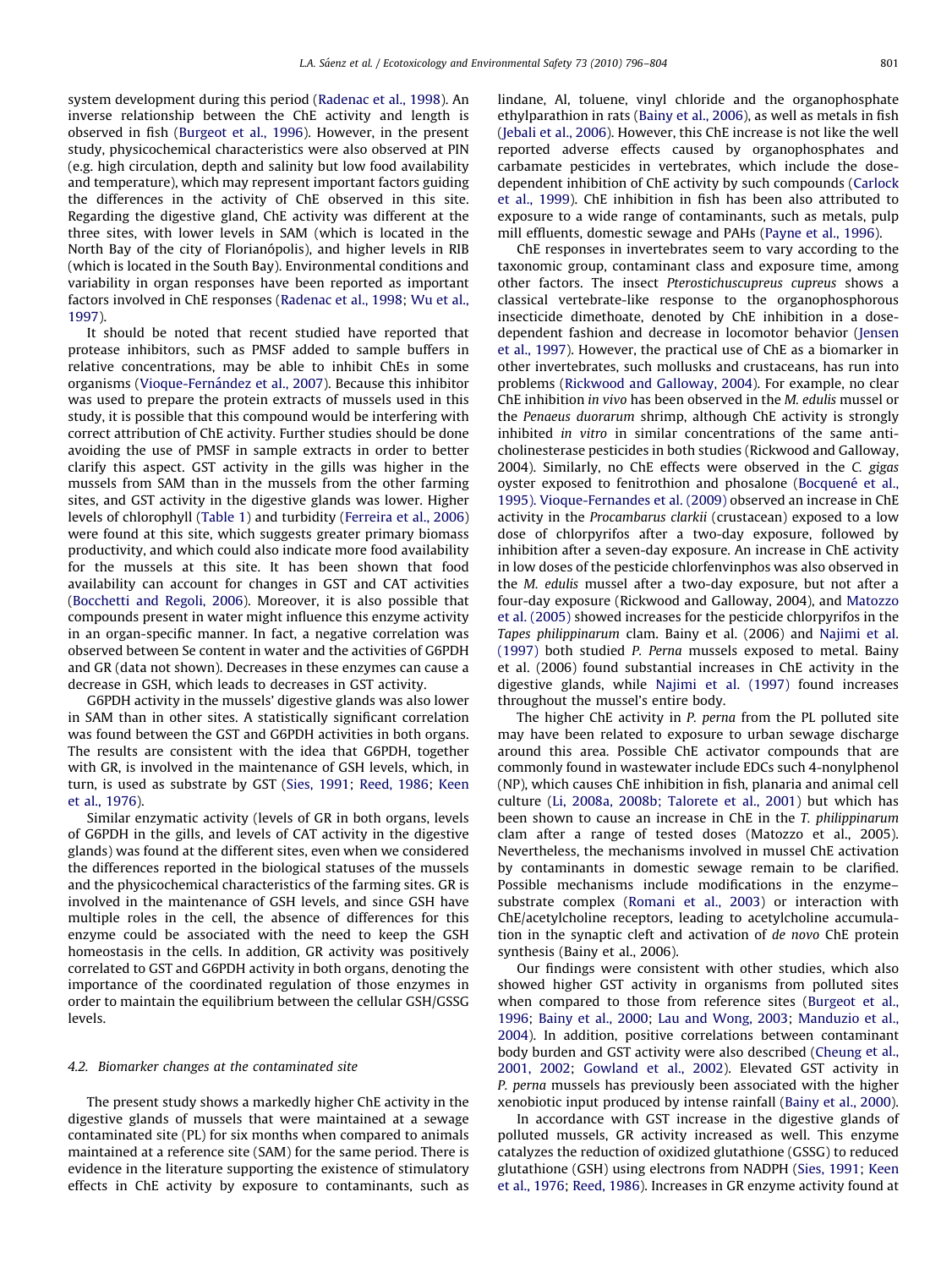<span id="page-6-0"></span>the PL site could be explained by the need to cope with the GSH decrease caused by increased GST activity. GSHs function as nonenzymatic antioxidants that act as chain-breaking molecules that interrupt the autocatalytic spread of radical reactions, as well as co-substrates in some antioxidant enzymatic reactions catalyzed by GPx and GST ([Storey, 1996](#page-8-0)). Therefore, increases in GR activity may be an important response for maintaining adequate GSH levels. In fact, decreases in GSH may contribute to higher levels of lipid peroxides ([Doyotte et al., 1997](#page-7-0); [Cossu et al., 2000\)](#page-7-0), which is one of the major contributors to the loss of cell function in oxidative stress situations. Moreover, GSH can participate in other important processes in cells, such as electron donation for glutathione peroxidases. Along this vein, Almeida et al. (2004) showed the possible important role of reduced glutathione (GSH) and phospholipid hydroperoxide glutathione peroxidase (PHGPx) activity in the maintenance of MDA levels when mussels were exposed to metals. [Cossu et al. \(2000\)](#page-7-0) showed an increase in MDA levels, concomitant to decreases in reduced glutathione (GSH) levels and glutathione reductase (GR) activity in the bivalve Unio tumidos exposed to sites with high PAH levels.

Higher CAT activity was observed in the gills of mussels from the polluted site, suggesting a compensatory increase of this antioxidant to cope with higher  $H_2O_2$  generation directly or indirectly induced by contaminants present at this polluted site. Also, it is important to consider that higher CAT activity can also indicate an increased peroxisomal proliferation induced by organic xenobiotics such as PAHs ([Cajaraville et al., 2000\)](#page-7-0). Therefore, modifications in the expression and activity of these enzymes could alter the level and effect of xenobiotics in the organism and thus protect the animal from damage due to oxidative metabolism of these compounds ([Sheehan and Power,](#page-8-0) [1999](#page-8-0); [Winston and Di Giulio, 1991](#page-8-0)).

The increases in ChE, GST, GR (digestive gland) and CAT (gill) enzyme activity at the pollutant site PL could represent an effect from exposure to the sort of chemicals that are present in domestic sewage discharge. The composition of domestic sewage discharge in urban areas varies depending on the kind of anthropogenic activities. Metal, hydrocarbon and pesticide levels are typically low in domestic sewages from Brazilian urban areas, although some of those compounds may be present in high concentrations in some cases (Abessa et al., 2005). In this study, metal exposure did not seem to be the cause for the enzymatic changes observed in P. perna, as is shown here by the chemical analyses in the water and mussel tissues. Recently, a lot of attention has been given to the presence of various pharmaceuticals and personal care products (PPCPs) and surfactants in wastewater, many of them considered to be endocrine disruptor chemicals (EDCs) [\(Bolong et al., 2009\)](#page-7-0). EDCs also have been shown to cause biological effects in mussels, including an increase in CAT and GST enzyme activities [\(Canesi et al., 2008\)](#page-7-0).

The G6PDH activity in both organs was similar between polluted and reference sites. The CAT of the digestive glands and the activity of ChE, GST and GR in the gills were analyzed, and there was no difference found between the mussels from the polluted and the reference sites.

## 5. Conclusion

The use of biomarker responses in bivalves is sometimes controversial due to the variability in some enzyme activities related to gonad maturation stages, age, temperature and feeding stages of the specimens, making it difficult to clearly establish relationships between contaminants and biomarker changes ([Najimi et al., 1997;](#page-7-0) Bend and James, 1978; [Sheehan and Power,](#page-8-0) [1999](#page-8-0); [Fisher et al., 2000\)](#page-7-0). In this study, some biomarkers were unchanged (GR in the gills and digestive glands, G6PDH in the gills, and CAT activity in the digestive glands) even though differences were observed in the biological status of the mussels and the physicochemical characteristic among farming sites. Among those biomarkers, GR was also induced in response to a polluted site, and can be described, in this particular case, as the most adequate biomarker of aquatic contamination. Because some enzymes (ChE, GST in the digestive glands and CAT in the gills) were present at both the polluted sites and the different farming sites, they could not be used to positively confirm that the differences observed at the polluted site were exclusively caused by pollution. These variations show that the different sites and enzymes require further study. Also, although higher enzyme activity was found in the gills than in the digestive gland (except for CAT activity), both tissues presented similar responses to the particular environmental characteristics of each site studied here. Trace metals in mussels were below the allowed limit levels for human consumption, and apparently were not involved in the biomarker responses. There is no previous data on the metal content in both mussels and water from the sites studied herein that would allow for comparisons over time. Therefore, the present characterization of biomarker levels in gills and digestive glands, as well as the trace metal levels in water and whole bodies of mussels, will be important in the development of future Perna perna monitoring strategies along the Brazilian coast. This study can also serve as a reference for similar studies employing Mitilidea bivalve mollusks worldwide in aquaculture and biomonitoring.

#### Acknowledgments

We would like to thank Bruce Woodin and Danielle Deremo for revising the manuscript. Afonso Celso Dias Bainy, Adilson Jose´ Curtius, Haidi Dalida Fiedler and Jaime Fernando Ferreira are recipients of the Brazilian CNPq productivity fellowship. This work was supported by the "Plano Sul de Pós-Graduação, CNPq-FAPESC'' and PADCT-III (CIAMB/FINEP).

## References

- Abessa, D.M.S., Carr, R.S., Rachid, B.R.F., Sousa, E.C.P.M., Hortelani, M.A., Sarkis, J.E., 2005. Influence of a Brazilian sewage outfall on the toxicity and contamination of adjacent sediments. Mar. Pollut. Bull. 50, 875–885.
- Aebi, H., 1984. Catalase. In: Aebi, H. (Ed.), Methods of Enzymatic Analysis, 105. Academic Press, pp. 121–126.
- Akcha, F., Izuel, C., Venier, P., Budzinski, H., Burgeot, T., Narbonne, J.-F., 2000. Enzymatic biomarker measurement and study of DNA adduct formation in benzo[a]pyrene-contaminated mussels, Mytilus galloprovincialis. Aquat. Toxicol. 49, 269–287.
- Almeida, E.A., Bainy, A.C.D., Loureiro, A.P.M., Medeiros, M.H.G., Di Mascio, P., 2003. DNA and lipid damage in the brown mussel Perna perna from a contaminated site. Bull. Environ. Contam. Toxicol. 71, 270–275.
- Almeida, E.A., Miyamoto, S., Bainy, A.C.D., De Medeiros, M.H.G., Di Mascio, P., 2004. Protective effect of phospholipid hydroperoxide glutathione peroxidase (PHGPx) against lipid peroxidation in mussels Perna perna exposed to different metals. Mar. Pollut. Bull. 49, 386–392.
- Bainy, A.C.D., Almeida, E.A., Muller, I.C., Ventura, E.C., Medeiros, I.D., 2000. Biochemical responses in farmed mussel Perna perna transplanted to contaminated sites on Santa Catarina Island, SC, Brazil. Mar. Environ. Res. 50, 411–416.
- Bainy, A.C.D., Saito, E., Carvalho, P.S.M., Junqueira, V.B.C., 1996. Oxidative stress in gill, erythrocytes, liver and kidney of Nile tilapia (Oreochromis niloticus) from a polluted site. Aquat. Toxicol. 34, 151–162.
- Bainy, A.C.D., Medeiros, M.H.G., Di Mascio, P., Almeida, E.A., 2006. In vivo effects of metals on the acetylcholinesterase activity of the Perna perna mussel s digestive gland. Biotemas 19, 35–39.
- Bend, J.R., James, M.O., 1978. Xenobiotic metabolism in marine freshwater species. In: Malins, D.C., Sargent, J.R. (Eds.), Biochemical and Biophysical Perspectives in Marine Biology, vol. 4. Academic Press, London, England, pp. 125–188.
- Bocchetti, R., Regoli, F., 2006. Seasonal variability of oxidative biomarkers, lysosomal parameters, metallothioneins and peroxisomal enzymes in the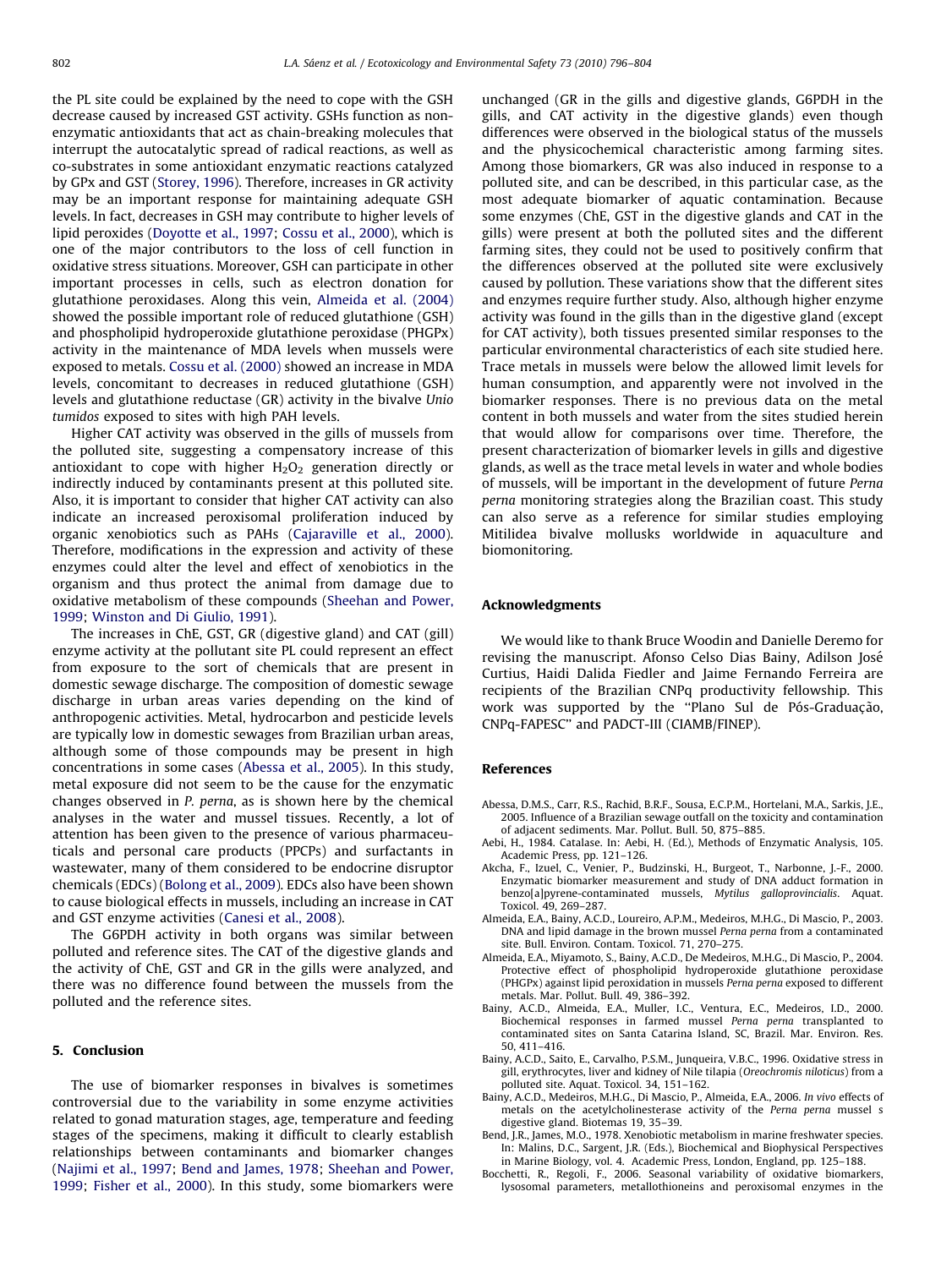<span id="page-7-0"></span>Mediterranean mussel Mytilus galloprovincialis from Adriatic Sea. Chemosphere 65 (6), 913–921.

- Bocquené, G., Bellanger, C., Cadiou, Y., Galgani, F., 1995. Joint action of combination of pollutants of the acetylcholinesterase activity of several marine species. Ecotoxicology 4, 266–279.
- Burgeot, T., Bocquené, G., Porte, C., Dimeet, J., Santella, R.M., Garcia de la Parra, L.M., Pihol-Leszkowicz, A., Raoux, C., Galgani, F., 1996. Bioindicators of pollutant exposure in the northwestern Mediterranean Sea. Mar. Ecol. Prog. Ser. 131, 125–141.
- Bolong, N., Ismail, A.F., Salim, M.R., Matsuura, T., 2009. A review of the effects of emerging contaminants in wastewater and options for their removal. Desalination 239, 229–246.
- Cajaraville, M.P., Bebianno, M.J., Blasco, J., Porte, C., Sarasquete, C., Viarengo, A., 2000. The use of biomarkers to assess the impact of pollution in coastal environments of the Iberian Peninsula: a practical approach. Sci. Total Environ. 247, 295–311.
- Canesi, L., Borghi, C., Ciacci, C., Fabbri, R., Lorusso, L.C., Vergani, L., Marcomini, A., Poiana, G., 2008. Short-term effects of environmentally relevant concentrations of EDC mixtures on Mytilus galloprovincialis digestive gland. Aquat. Toxicol. 87, 272–279.
- Carlock, L.L., Chen, W.L., Cordon, E.B., Killeen, J.C., Manley, A., Meyer, L.S., Mullin, L.S., Pendino, K.J., Percy, A., Sargent, D.E., Seaman, L.R., Svanborg, N.K., Stanton, R.H., Van Goethem, I.L., 1999. Regulating and assessing risks of cholinesteraseinhibiting pesticides: divergent approaches and interpretations. J. Toxicol. Environ. Health, Part B 2, 105–160.
- Chapple, G., Byrne, J.P., 1996. Direct determination of trace metals in seawater using electrothermal vaporization inductively coupled plasma mass spectrometry. J. Anal. Atom. Spectr. 11, 549.
- Cheung, C.C.C., Zheng, G.J., Li, A.M.Y., Richardson, B.J., Lam, P.K.S., 2001. Relationships between tissue concentrations of polycyclic aromatic hydrocarbons and antioxidative responses of marine mussels, Perna viridis. Aquat. Toxicol. 52, 189–203.
- Cheung, C.C.C., Zheng, G.J., Lam, P.K.S., Richardson, B.J., 2002. Relationships between tissue concentrations of chlorinated hydrocarbons (polychlorinated biphenyls and chlorinated pesticides) and antioxidative responses of marine mussels, Perna viridis. Mar. Pollut. Bull. 45, 181–191.
- Chiu, S.T., Lam, F.S., Tze, W.L., Chau, C.W., Ye, D.Y., 2000. Trace metals in mussels from mariculture zones, Hong Kong. Chemosphere 41, 101–108.
- $COMAMA$ —Conselho Nacional do Meio Ambiente. 1986. Resolucão  $N^{\circ}$  20, Ministerio do Desenvolvimento Urbano e Meio Ambiente, Brasilia, Brazil.
- Cossu, C., Doyotte, A., Babut, M., Exinger, A., Vasseur, P., 2000. Antioxidant biomarkers in freshwater bivalves, Unio tumidus, in response to different contamination profiles of aquatic sediments. Ecotoxicol. Environ. Saf. 45, 106–121.
- Curtius, A. J., Seibert E. L., Fiedler, H. D., Ferreira, J. F., Vieira, P.H.F., 2003. Avaliando a contaminação por elementos traço em atividades de maricultura. Resultados parciais de um estudo de caso realizado na Ilha de Santa Catarina. Quim. Nova 26, 44–52.
- Dauterman, W.C., 1994. Metabolism of toxicants: phase II reactions. In: Hodgson, E., Levi, P.E. (Eds.), Introduction to Biochemical Toxicology. Appleton & Lange, Connecticut, USA, pp. 127–129.
- Doyotte, A., Cossu, C., Jacquim, M.C., Babut, M., Exinger, A., Vasseur, P., 1997. Antioxidant enzymes, glutathione and lipid peroxidation of experimental or field exposure in the gills and the digestive gland of the freshwater bivalve Unio tumidus. Aquat. Toxicol. 39, 93–110.
- Dressler, V.L., Pozebon, D., Curtius, A.J., 1998. Determination of heavy metals by inductively coupled plasma mass spectrometry after on-line separation and preconcentration. Spectroch. Acta Part B 53, 1527–1539.
- Ellman, G.L., Courtney, K.D., Andres, V., Featherstone, R.M., 1961. A new and rapid colorimetric determination of acetylcholinesterase activities. Biochem. Pharmacol. 7, 88–95.
- Ferreira, J.F., Besen, K., Wormsbecher, A.G., dos Santos, R.F., 2006. Physical– chemical parameters of seawater mollusc culture sites in Santa Catarina Brazil. J. Coastal Res. 2, 1122–1126.
- Fisher, W.S., Lead, M.O., Winstead, J.T., Long, E.R., 2000. A survey of oyster Crassostrea virginica from Tampa Bay, Florida: associations of internal defense measurements with contaminant burdens. Aquat. Toxicol. 51, 115–138.
- Furley, T.H., Oliveira Filho, A.C., 2000. Biomonitoring of heavy metals and organochlorinated compounds in a pulp mill effluent using introduced mussels. Aquat. Ecos. Health Manage. 3, 499–507.
- Garcia-Alfonso, C., Lopez-Barea, J., Sanz, P., Repetto, G., Repetto, M., 1995. Stimulation of antioxidative enzymes by paraquat in cultured Vero cells. Vet. Human Toxicol. 37, 414–421.
- García-Alfonso, C., López-Barea, J., Sanz, P., Repetto, G., Repetto, M., 1996. Changes in antioxidative activities induced by Fe(II) and Fe(III) in cultured Vero cells. Arch. Environ. Contam. Toxicol. 30, 431–436.
- García-Alfonso, C., Repetto, G., Sanz, P., Repetto, M., López-Barea, J., 1998. Direct determination of glutathione-S-transferase and glucose-6-phosphate dehydrogenase activities in cells cultured in microtitre plates as biomarkers for oxidative stress. Alt. Lab. Animals 26, 321–330.
- Glock, G.E., Mclean, P., 1953. Further studies on the properties and assay of glucose-6-phosphate dehydrogenase and 6-phosphogluconate dehydrogenase of rat liver. Biochem. J. 55, 400–408.
- Gowland, B.T.G., Mcintosh, A.D., Davies, I.M., Moffat, C.F., Webster, L., 2002. Implications from a field study regarding the relationship between polycyclic

aromatic hydrocarbons and glutathione-S-transferase activity in mussels. Mar. Environ. Res. 54, 231–235.

- Id-Halla, M., Bouhaimi, A., Moukrim, A., Kaaya, A., Zekhnini, A., 1994. Contribution a l'ètude de la biologie des moules dans la baie d'Agadir. Actes du colloque surla pêche maritime, Agadir, 9-11 juin 1994, pp. 30-37.
- Jebali, J., Banni, M., Guerbej, H., Almeida, E.A., Bannaoui, A., Boussetta, H., 2006. Effects of malathion and cadmium on acetylcholinesterase activity and metallothionein levels in the fish Seriola dumerilli. Fish Physiol. Biochem. 32, 93–98.
- Jensen, C.S., Garsdal, L., Baatrup, E., 1997. Acetylcholinesterase inhibition and altered locomotor behavior in the carabid beetle Pterostichus cupreus. A linkage between biomarkers at two levels of biological complexity. Environ. Toxicol. Chem. 16, 1727–1732.
- Keen, J.H., Habig, W.H., Jakoby, W.B., 1976. Mechanism for several activities of the glutathione-S-transferases. J. Biol. Chem. 251, 6183–6188.
- Lau, P.S., Wong, H.L., 2003. Effect of size, tissue parts and location on six biochemical markers in the green-lipped mussel, Perna viridis. Mar. Pollut. Bull. 46, 1563–1572.
- Lenartova, V., Holovska, K., Martinez-Lara, E., Lopez-Barea, J., Barcena, J.A., Rosival, I., 1996. Changes in GST-isoenzyme pattern of some organs of sheep exposed to different levels of pollution. Comp. Biochem. Physiol. C 114, 153–158.
- Li, M.H., 2008a. Effects of nonionic and ionic surfactants on survival, oxidative stress, and cholinesterase activity of planarian. Chemosphere 70, 1796–1803.
- Li, M.H., 2008b. Effects of nonylphenol on cholinesterase and carboxylesterase activities in male guppies (Poecilia reticulata). Ecotoxicol. Environ. Saf. 71, 781– 786.
- Littlepage, J.L., 1998. Oceanografia. Manual de técnicas oceanográficas para trabalhos em laboratório e a bordo. EUFC, Fortaleza, Brazil.
- López-Barea, J., 1995. Biomarkers in ecotoxicology: an overview. In: Degen, G.H., Seiler, J.P., Bentley, P. (Eds.), Toxicology in Transition. Springer, Berlin, pp. 57–79.
- Lorenzen, C.S., 1967. Determination of chlorophyl and pheo-pigments: spectrophotometric equations. Limnol. Oceanog. 12, 343–346.
- Lunetta, J.E., 1969. Fisiologia da reprodução de mexilhões (Mytilus perna L. Molusca Lamellibranchia). Bol. Zool. Biol. Mar. 26, 33–111.
- Manduzio, H., Monsinjon, T., Galap, C., Leboulenger, F., Rocher, B., 2004. Seasonal variations in antioxidant defences in blue mussels Mytilus edulis collected from a polluted area: major contributions in gills of an inducible isoform of Cu/Zn-superoxide dismutase and of glutathione-S transferase. Aquat. Toxicol. 70, 83–93.
- Martínez-Lara, E., Toribio, F., López-Barea, J., Bárcena, J.A., 1996. Glutathione-S-<br>transferase isoenzyme patterns in the guilthead seabream (Sparus aurata) exposed to environmental contaminants. Comp. Biochem. Physiol. C 113, 215–220.
- Matozzo, V., Tomei, A., Marin, M.G., 2005. Effects of 4-nonylphenol (xenoestrogen) and chlorpyrifos (organophosphorus pesticide) on acetylcholinesterase activity in the clam Tapes philippinarum. Fresenius Environ. Bull. 15, 710–714.
- Medeiros, I.D., 2000. Padronização de Algumas Enzimas Detoxificantes Como Biomardores de Contaminação Aquática. Universidade Federal de Santa Catarina, Florianópolis, SC, Brazil.
- MMARH, 1996. Macrodiagnóstico das zonas costeiras do Brasil na escala de união. Ministério do Meio Ambiente dos recursos hídricos e da Amazônia legal. Rio de Janeiro, RJ, Brasil.
- Monserrat, J.M., Bianchini, A., 1998. Some kinetic and toxicology characteristics of thoracic ganglia cholinesterase of Chasmagnatus granulata (Decapoda, Grapsidae). Comp. Biochem. Physiol. C 120, 193–199.
- Mora, P., Fournier, D., Narbonne, J., 1999. Cholinesterase from the marine mussels Mytilus galloprovincialis Lmk. and M. edulis L. and from the freshwater bivalve Corbicula fluminea Müller. Comp. Biochem. Physiol. C 122, 353-356.
- Najimi, S., Bouhaimi, A., Daubeze, M., Zekhnini, A., Pellerin, J., Narbonne, J.F., Moukrim, A., 1997. Use of acetylcholinesterase in Perna perna and Mytilus galloprovincialis as a biomarker of pollution in Agadir Marine Bay (south of Morocco). Bull. Environ. Contam. Toxicol. 58, 901–908.
- Narbonne, J.F., Garrigues, P., Ribera, D., Raoux, C., Mathieu, A., Lemaire, P., Salaun, J.P., Lafaurie, M., 1991. Mixed function oxygenase enzymes as tools for pollution monitoring. Field studies on the French coast of the Mediterranean Sea. Comp. Biochem. Physiol. C 100, 37–42.
- NOAA, 1995. National Oceanic and Atmosferic Administration US Technical Memorandum. International Mussel Watch. Initial Implementation Phase Final Report, US Department of Commerce, USA.
- O'Connor, T.P., 1996. Trends in chemicals concentrations in mussels and oysters collected along the US coast from 1986 to 1993. Mar. Environ. Res. 41, 183.
- Payne, J.F., Mathieu, A., Melvin, W., Fancey, L., 1996. Acetylcholinesterase, an old biomarker with a new future? Field trials in association with two urban rivers and a paper mill in Newfoundland. Mar. Pollut. Bull. 32 (2), 225–231.
- Pedrajas, J.R., Peinado, J., López-Barea, J., 1993. Purification of Cu,Zn-superoxide dismutase isoenzymes from fish liver: appearance of new isoforms as consequence of pollution. Free Rad. Res. Commun. 19, 29–41.
- Peterson, G.L., 1977. A simplification of the protein assay method of Lowry et al. which is more generally applicable. Anal. Biochem. 83, 346–356.
- Poli, C.R., Littlepage, J., 1998. Desenvolvimento do cultivo de moluscos no estado de Santa Catarina. Procedings of the I Congresso Sul-Americano de Aquicultura. 1, Recife, PE, Brazil, 45–49.
- Pozebon, D., Dressler, V.L., Curtius, A.J., 1998. Study of interferences from Na and Cl using ETV-ICP-MS. Atom. Spectr. 19, 80–88.
- Radenac, G., Bocquené, G., Fichet, D., Miramand, P., 1998. Contamination of a dredged-material disposal site (LaRochelle Bay, France). The use of the